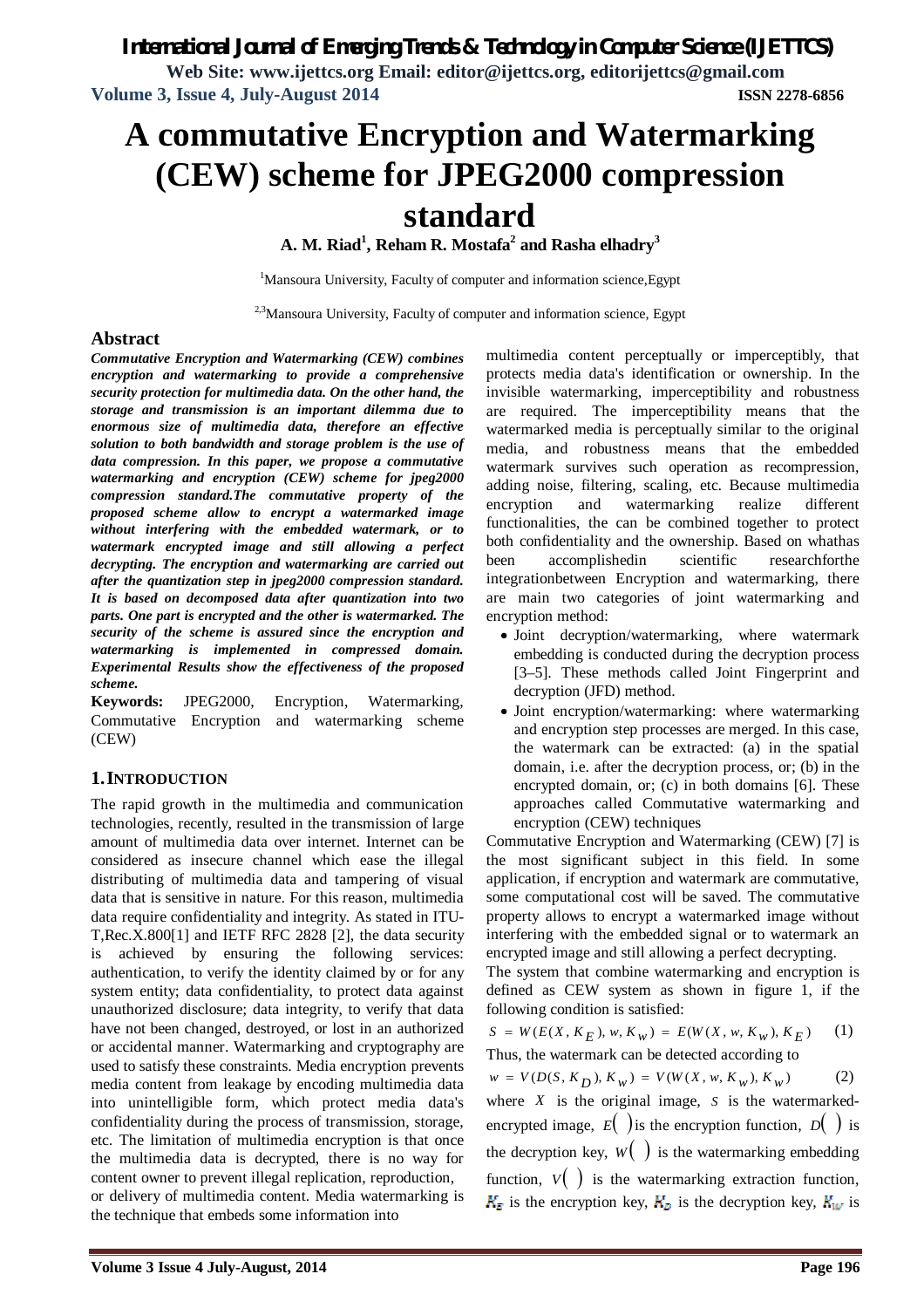watermarking key, and  $w$  is the watermark. In [7, Sec.2.2], four properties are formulated to describe watermarking in the encrypted domain:

- Property 1. The watermarking function W can be performed on an encrypted image.
- Property 2. The extraction function V is able to reconstruct a watermark in the encrypted domain when it has been embedded in the encrypted domain.
- Property 3. The extraction function V is able to reconstruct a mark in the encrypted domain when it has been embedded in the clear domain.
- Property 4. The decryption function does not affect the integrity of the watermark.

In spite of the difficulties to realize effective algorithms that combine partial encryption and watermarking, some solutions have been proposed. In [8, 9] Lian et al. proposed two schemes of CEW based on partial encryption. In these schemes, multimedia data was partitioned into two parts, one part of the media data was encrypted and the other part was watermarked. Because encryption part is independent on the watermarked part, the encryption algorithm's property and watermarking algorithm's property are both kept unchanged. On the other hand, multimedia data requires considerable storage capacity and transmission bandwidth. Image coding refers to the coding of digital images to create a new representation to serve certain application requirements. Commonly, image coding is used for compression which produces a representation code that is shorter (in bits) than the original image. The discrete cosine transform (DCT) has been the most common transform utilized in transform based image coding schemes. The DCT is used in the JPEG standard [10]. However, more recently, the discrete wavelet transform (DWT) has gained interest, as it has been shown to offer greater decorrelation and energy compaction when applied to image. Wavelet-based image coding systems showing greater performance compared to DCT-based systems. The DWT is utilized in the newer JPEG2000 standard [11]. Wavelet-Based Image Coding, as shown in figure 2, use transforms to provide decorrelation and energy compaction in the spatial domain, before quantization is applied. This reduces spatial redundancy as well as providing a representation that closely relates to HVS models. After quantization, the transform coefficients will be coded using approaches such as run length encoding and/or entropy coding, to produce the final binary output.



Decoder

A variety of powerful and sophisticated wavelet based image coders have been developed. For example, the embedded zerotree wavelet (EZW) coding proposed by Shapiro in [12] is a very effective and computationally simple technique for image compression. It is not only effectively removes the spatial redundancy across multiresolution scales but also provides fine scalability. Said and Pearlman in [13] present a set partitioning in hierarchical tree (SPIHT) coding that is one of the simplest and most efficient improvement of the EZW coding. The performance of SPIHT algorithm is not only better than EZW but its coding procedures are also extremely fast. Because the SPIHT has the high quality reconstruction and low bit rate property, it is very suitable for the secret image compression. Recently, a novel still image compression standard jpeg2000 was announced and widely used. It is based on a scheme originally proposed by Taubman and known as EBCOT ("Embedded Block Coding with Optimized Truncation" [14]). The major difference between previously proposed wavelet-based image compression algorithms such as EZW or SPIHT is that, after performing a global wavelet transform, EBCOT as well as JPEG2000 operate on independent, nonoverlapping blocks of transform coefficients which are coded in several bit layers to create an embedded, scalable bitstream. In this paper, a commutative encryption and watermark (CEW) scheme that is based on jpeg2000 compression standard was proposed. In this scheme, the encryption and watermarking was carried out after the quantization step in jpeg2000 compression standard, in which the quantized coefficients are partitioned into two parts. One part, which contains the most significant information of an image, was encrypted, and the other part was watermarked. The rest of paper organized as follow: the jpeg2000 codec is described in Section 2. Then in section 3 our proposed CEW scheme is presented and the obtained results are discussed in detail in section 4. The conclusions are presented and future work is discussed in section 5.

#### **JPEG2000 Compression Standard**

JPEG2000 is the new international standard for image compression developed jointly by the Joint Photographic Experts Group committee in 2000 with the intention of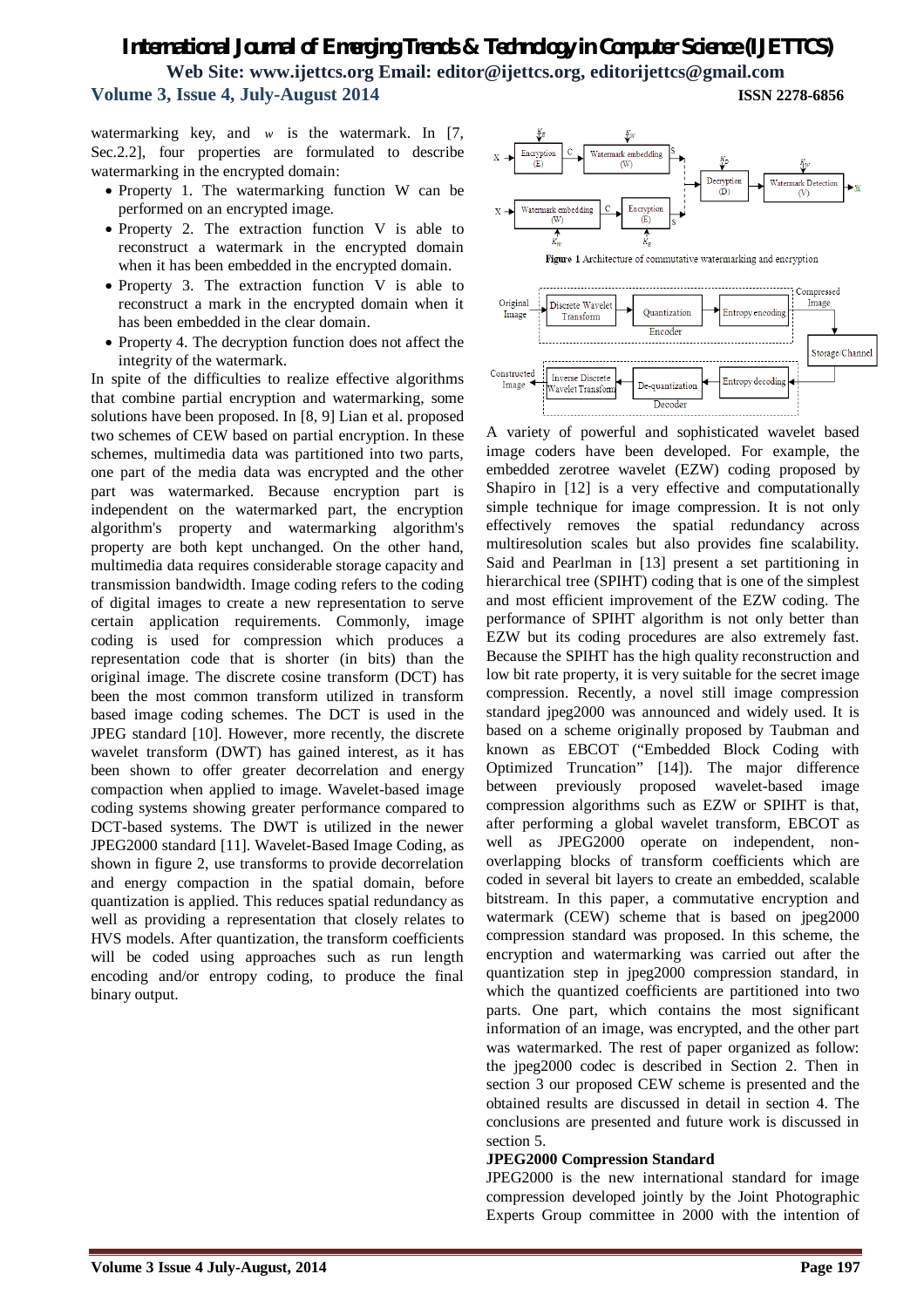superseding their original discrete cosine transform-based JPEG standard (created in 1992) with a newly designed, wavelet-based method. The goal of the JPEG2000 is to develop "a new image compression system for all kinds of still images (bi-level, grayscale, color, multi-component) with different characteristics (continuous-tone, text, cartoon, medical, etc), for different imaging models (client/server, realtime transmission, image library archival, limited buffer and bandwidth resources, etc.) and preferably within a unified system" [15]. Generally speaking, JPEG2000 is designed to supplement and enhance the existing JPEG standard for still image coding. It provides advanced features such as low bitrate compression, lossless and lossy coding, multiple resolution representation, progressive transmission, region of interest (ROI) coding, error-resilience, random codestream access and processing, and a more flexible file format.

#### **2.1 JPEG2000 coding structure**

The general codec structure of the JPEG2000 is illustrated in Figure 3.The JPEG2000 encoder is illustrated in Figure 3a. The discrete transform is first applied on the source image data. The transform coefficients are then quantized and entropy coded, before forming the output codestream (bitstream). The decoder is the reverse of the encoder (Figure 3b). To reconstruct the original image, the codestream is first entropy decoded, dequantized and inverse discrete transformed. To recapitulate, the encoding procedure is as follows [16, 17]:

- The source image is partitioned into components.
- Tiling is applied to the original image and its components by partitioning it into rectangular nonoverlapping blocks (tiles). These tiles can be processed and manipulated independently.
- The discrete wavelet transform (DWT) is applied on each tile. The tile is decomposed in different resolution levels.
- These decomposition levels are made up of subbands of coefficients that represent the horizontal and vertical spatial frequencies of the tile component.
- After DWT, all the coefficients in subbands are quantized and collected into rectangular arrays of "code-blocks".
- The bit-planes of the coefficients in a "code-block" are entropy coded.
- The encoding can be done in such a way, so that certain ROI's can be coded in a higher quality than the background.
- Markers are added in the bitstream to allow error resilience.
- The codestream has a main header at the beginning that describes the original image and the various decomposition and coding styles that are used to locate, extract, decode and reconstruct the image with the desired resolution, fidelity, region of interest and other characteristics.
- The optional file format describes the meaning of the image and its components in the context of the application.

### **3.THE PROPOSED COMMUTATIVE ENCRYPTION AND WATERMARKING (CEW) SCHEME**

The block diagram of the proposed CEW scheme is shown in figure 4. The scheme is integrated with jpeg2000 compression standard framework. The main idea is to partition the data obtained in DWT domain after quantization into two parts. One part is encrypted and the other is watermarked.



**Figure 4:**Proposed CEW scheme based on jpeg2000 codec, (a)encryption and watermarking embedding procedure, (b)

decryption and watermarking extraction procedure In the proposed CEW scheme, the human visual system (HVS) is used to determine which part of the quantized coefficients are suitable for encryption to achieve a high perceptual security, and which part of the quantized coefficients is suitable to embed the watermark imperceptibly. Discrete wavelet transform (DWT) is the multiresolution description of an image. It decomposes an image into four subbands as shown in figure 5. LL is the low frequency coefficients. LH is the high frequency coefficients horizontally, HL is the high frequency coefficient vertically, and HH is the high frequency coefficient diagonally.



**Figure 5** Flow of DWT process (3-level decomposition) The human visual system (HVS) [18] is more sensitive to the low frequency coefficients, and less sensitive to the high frequency coefficients. From this fact, we propose the CEW scheme in which encrypts the low frequency coefficients and embeds the watermark in the high frequency coefficients. Encrypting the low frequency coefficients achieve a high perceptual security because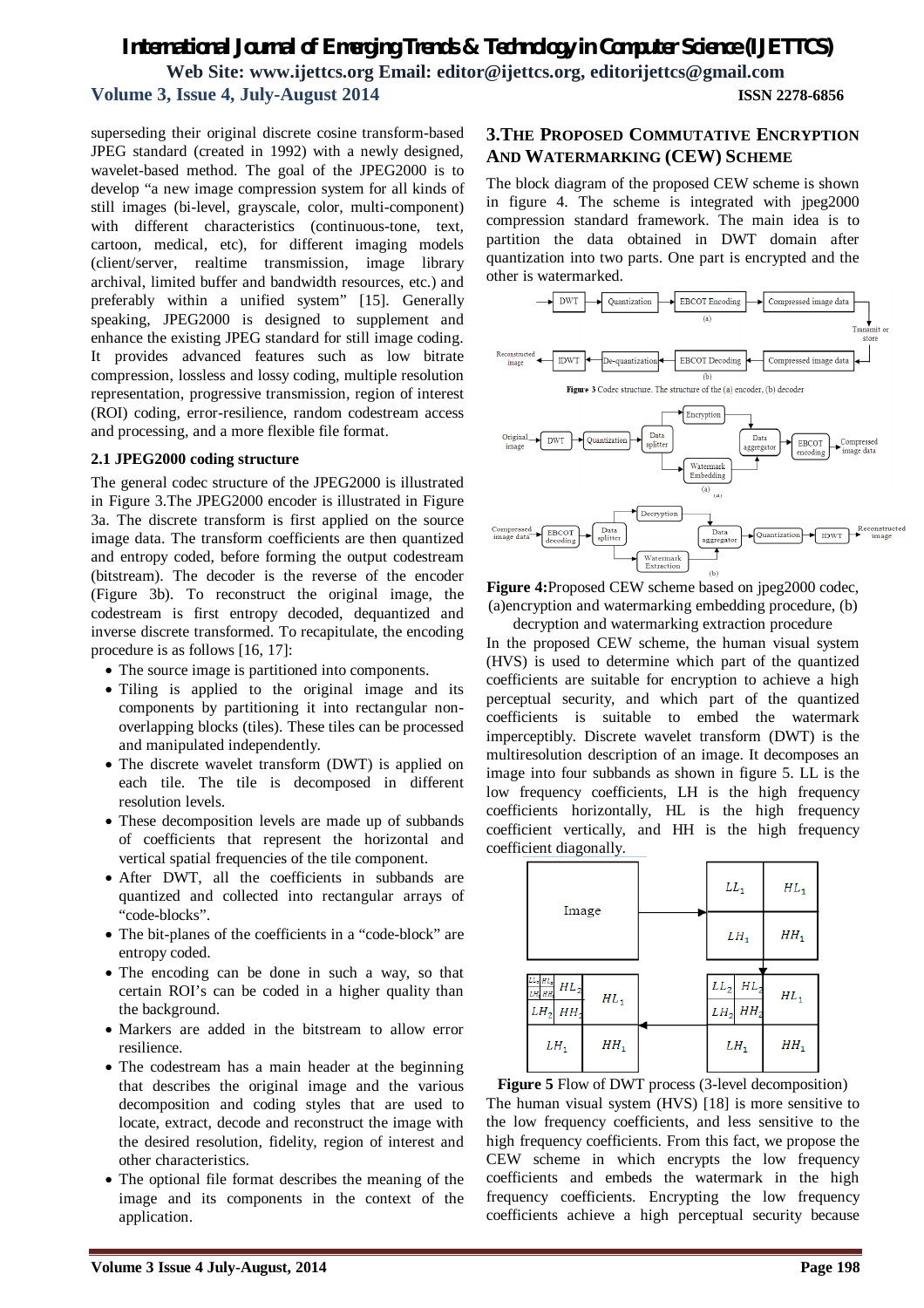most of the image energy is concentrated at the lower frequency coefficients. On the other hand, the high frequency coefficients include the edges and textures of the image and human eye is not sensitive to changes in these coefficients. This allows the watermark to be embedded without being perceived by the human eye.

#### **3.1 Encryption and watermark embedding**

Encryption and watermarking was carried out after the quantization step in jpeg2000 compression standard. For encryption, the proposed CEW scheme encrypts the sign bits of the wavelet coefficients in the four subbands in low frequency with RC4 stream cipher. Thus, the sign bits can be extracted from the coefficient, encrypted by RC4 stream cipher, and returned to the corresponding coefficients. In jpeg2000 codec, the sign bits are encoded independently and thus the sign encryption does not change the compression ratio. For watermarking, the algorithm proposed in [19], is adopted to embed the watermark in the proposed CEW scheme. This algorithm embeds the watermark by modifying the wavelet coefficients in pairs after quantization of the original image. The process of embedding the watermark into quantized wavelet coefficients is as follow: suppose *A* and *B* are two adjacent wavelet coefficients, A includes two parts which are integer part  $A_{\text{max}}$  and decimal part  $A_{\text{max}}$  and  $A_{\text{max}}$ eight bits of *A* \_ int are denoted as:

|                                                              |  |  |  |  |  |  | $A_1 \mid A_2 \mid A_3 \mid A_4 \mid A_5 \mid A_6 \mid A_7 \mid A_8 \mid$ |
|--------------------------------------------------------------|--|--|--|--|--|--|---------------------------------------------------------------------------|
| Similarly The lest sight hits <b>B</b> int of an denoted car |  |  |  |  |  |  |                                                                           |

The method of embedding one bit watermark in  $(A\_int,$  $\vec{B}_{\perp}$  *int*) is as following:

If 
$$
w = 0
$$
, and  $A_m \neq B_m$ , let

$$
(A_{\text{int}})' = \begin{cases} ((A_{\text{int}}) > m) \ll m) | (2^{m-1} - 1) & \text{if } A_m = 1 \\ ((A_{\text{int}}) > m) \ll m) | (2^{m-1}) & \text{else} \end{cases}
$$
(3)

If  $w = 1$ , and  $A_m = B_m$ , let

$$
(A_{\text{int}}) = \begin{cases} ((A_{\text{int}}) > m) \ll m) | (2^{m-1} - 1) & \text{if } A_m = 1 \\ ((A_{\text{int}}) > m) \ll m) | (2^{m-1}) & \text{else} \end{cases}
$$
(4)

Where m is chosen from the set  $\{1, 2, ..., 8\}$ 

#### **3.2 Decryption and watermark extraction**

At the decoder side, the quantized coefficients in the four subbands in the low frequency are separated from the data obtained from the EBCOT decoder. The sign bits of these encrypted coefficients are extracted and decrypted using the same key as used in encryption process. The watermark is extracted in a simple and fast way without the assistance from either the original image or reference watermark. The watermark extraction is done as follow: find two quantized adjacent wavelet coefficients  $\overrightarrow{A}$ ,  $\overrightarrow{B}$  in the high frequency subband, where, the integer part of  $\vec{A}$ is  $(A \text{ }_-$  int)<sup>'</sup>, and the integer part of  $B$ <sup>'</sup> is  $(B \text{ }_-$  int)<sup>'</sup>.

The method of extracting one bit watermark  $w^r$  from  $(A \text{ int})$  and  $(B \text{ int})$  is

$$
w' = \begin{cases} 1 & \text{if } A_m' = B_m'; \\ 0 & \text{else.} \end{cases}
$$
 (5)

#### **4. EXPERIMENTAL RESULTS**

For a comprehensive assessment of the proposed CEW scheme, the experiments are conducted to evaluate the security of encryption and the imperceptibly and robustness of watermark.

#### **4.1 Security of encryption**

For image encryption, it is important to keep the encrypted image unintelligible. It is called perceptual security. In order to evaluate perceptual security, three measures are adopted:

• Peak signal to noise ratio (PSNR)

 The PSNR computes the peak signal-to-noise ratio, in decibels, between two images. This ratio is often used as a quality measurement between the original and an encrypted image. The lower the PSNR mean that the lower the intelligibility of the encrypted image and the higher the perceptual security.The result of the proposed scheme are shown in Table 1, in which it can be seen that the corresponding PSNR are all smaller than 15 and the encrypted image are unintelligible, preserving the perceptual security of the proposed scheme.

• Information Entropy Analysis

 The information entropy ideally should be 8 bits for gray level images. If an encryption scheme generates an output encrypted image whose entropy is less than 8 bits, then there would be a possibility of predictability, which may threaten its security [20].Information entropy is calculated by the following equation.

$$
H(m) = \sum_{i=0}^{2^{N-1}} p(m_i) \times \log_2 \frac{1}{p(m_i)}\tag{6}
$$

where represent the probability of occurrence of the symbol . Simulation results for entropy analysis are shown in Table 6. Entropy analysis shows that the proposed encryption algorithm has entropy that close to ideal entropy (8), so the algorithm is secure from leakage of information.

#### **Table 1:** Some result of encrypted images



**Table 2** Image Entropy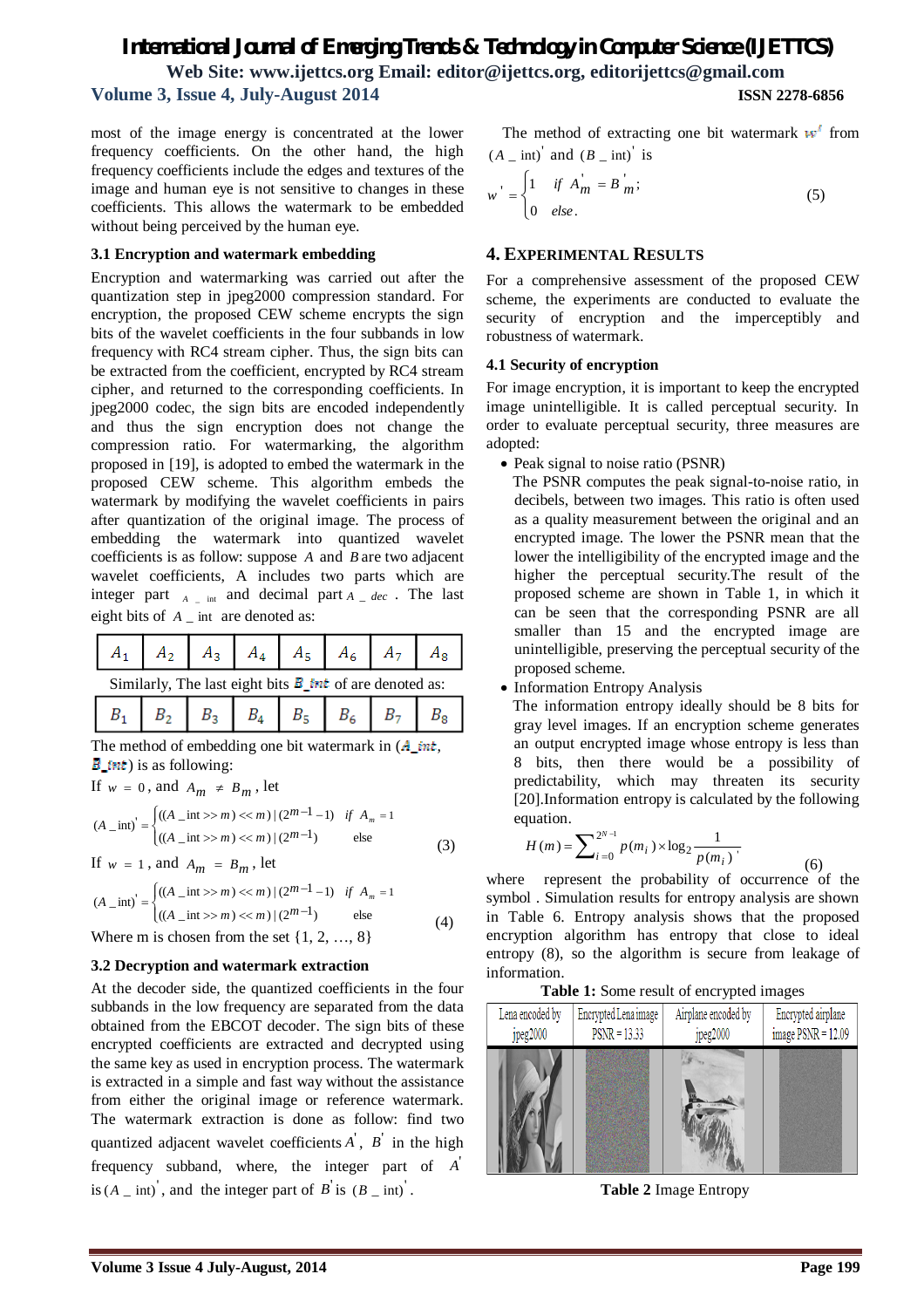|          | size             | <b>Entropy Value</b> |          |  |  |
|----------|------------------|----------------------|----------|--|--|
| Image    |                  | Encrypted            | Original |  |  |
|          |                  | image                | image    |  |  |
| Airplane | $256 \times 256$ | 7.9453               | 7.7854   |  |  |
| House    | $512 \times 512$ | 7.9994               | 7.8225   |  |  |
| Sailboat | $512 \times 512$ | 7.9874               | 7.8945   |  |  |

#### **4.2 Imperceptibility and robustness of the watermark**

In the experiment, the cover image used is an  $512\times512$ gray level image and the watermark logo is an 32×45 binary logo. Table 3 shows the  $512\times512$  bit gray level cover image (Airplane, and House), the 32×45 binary watermark, the watermarked imageand the extracted watermark. The Peak signal to noise ratio (PSNR) is used to measure the quality of watermarked image. The Normalized Correlation (NC) is used to measure similarities of extracted watermarks. A higher PSNR value reflects the facts that the watermarked image is more similar to the original image. Moreover, a higher NC value reflects the fact that the extracted watermark is of higher quality. Various attacks are used to test the robustness of the watermark. Table 4 shows watermarking logo extracted from Sailboat 512×512 watermarked images, after exposing the watermarked image to different attacks. The Normalized Correlation (NC) is used to express quality of the reconstructed logo for each of the attacks.

**Table 3** : shows the two standard gray level cover image with watermark logo, watermarked image, and extracted



**Table 4** :Comparability of watermarked image under different attacks





## **5. CONCLUSIONS AND FUTURE WORK**

Commutative Encryption and watermarking provide a method to combine encryption and watermarking to protect both confidentiality and integrity of digital media. In this paper, we propose a CEW scheme that integrated with the jpeg2000 compression standard. The main idea is to partition the data after quantization into two parts; one part is encrypted while the other is watermarked. This partition must achieve a high perceptual security of encryption, and the imperceptibility and robustness of the embedded watermark. The proposed scheme allow extract watermark in the encrypted domain, moreover, allow watermark to be embed in the encrypted content. Experimental results confirmed the robustness of the proposed scheme against most common signal processing attacks. Moreover, the proposed is secure and suitable for real time application. In future we will extend this scheme to other codecs and its performance will be evaluated.

## **References**

- [1.] ITU-T, Rec. X.800 Security architecture for Open Systems Interconnection, 1991.
- [2.] R. Shirey, Internet Security Glossary, RFC 2828, GTE/BBN Technologies, May 2000.
- [3.] A. Adelsbach, U. Huber, A.S. Sadeghi, "Fingercasting– joint fingerprinting and decryption of broadcast messages, Australasian Conference on Information Security and Privacy, vol. 4058 of Lecture Notes in Computer Science, pp. 136–147, 2006.
- [4.] M. Celik, A.N. Lemma, S. Katzenbeisser, M. van der Veen, "Secure embedding of spread spectrum watermarks using look-up-tables," International Conference on Acoustics, Speech and Signal Processing, IEEE Press, vol. 2, pp.153–156, 2007.
- [5.] L. Shiguo, L. Zhongxuan, R. Zhen, W. Haila, "Joint fingerprint embedding and decryption for video distribution," IEEE International Conference on Multimedia and Expo, pp. 1523–1526, 2007.
- [6.] L. Shiguo, L. Zhongxuan, R. Zhen, W. Haila, "Commutative encryption and watermarking in video compression," IEEE Transactions on Circuits and Systems for Video Technology, pp. 774–778, 2007.